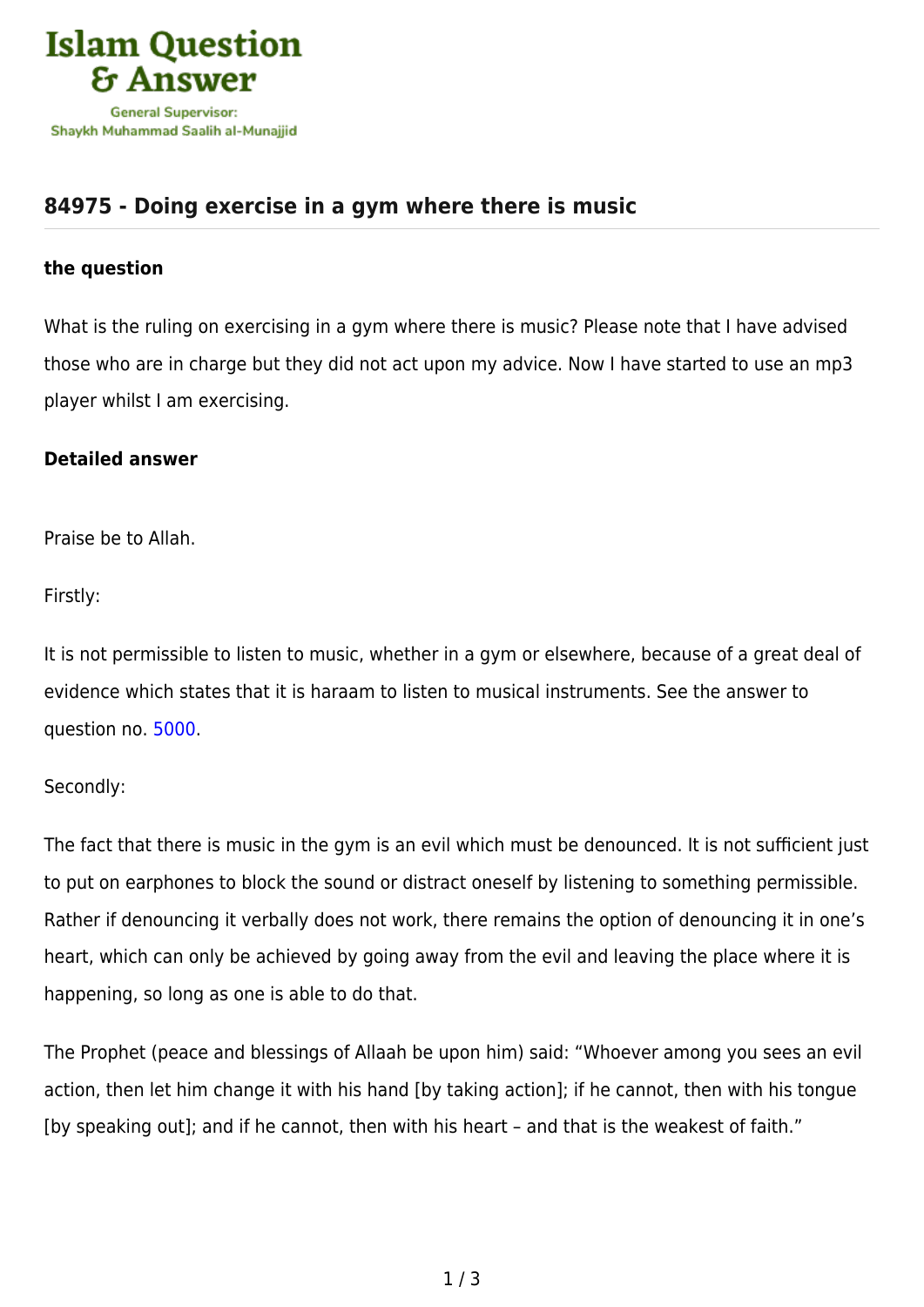

#### Narrated by Muslim (49).

The fact that it is obligatory to leave the place where evil is being committed is also indicated by the verse in which Allaah says (interpretation of the meaning):

"And it has already been revealed to you in the Book (this Qur'aan) that when you hear the Verses of Allaah being denied and mocked at, then sit not with them, until they engage in a talk other than that; (but if you stayed with them) certainly in that case you would be like them. Surely, Allaah will collect the hypocrites and disbelievers all together in Hell"

#### [al-Nisa' 4:140]

al-Qurtubi (may Allaah have mercy on him) said: The words of Allaah, "then sit not with them, until they engage in a talk other than that" mean, something other than kufr (disbelief). "(But if you stayed with them) certainly in that case you would be like them" – this indicates that it is obligatory to avoid people of sin if they are openly committing evil, because the one who does not avoid them is approving of their deeds, and approving of kufr is also kufr. Allaah says "(but if you stayed with them) certainly in that case you would be like them", so everyone who sits in a gathering where sin is committed and does not denounce them will share the burden of sin with them.

They should be denounced if they speak of sin or commit sin; if one cannot denounce them then he should leave them so that he will not be one of those mentioned in this verse.

It was narrated that 'Umar ibn 'Abd al-'Azeez caught some people who were drinking alcohol, and it was said to him that one of the people present was fasting. He had the punishment carried out on him too, and he recited this verse: "(but if you stayed with them) certainly in that case you would be like them", i.e., approval of sin is also a sin. End quote.

Al-Jassaas said in Ahkaam al-Qur'aan (2/407): This verse indicates that it is obligatory to denounce